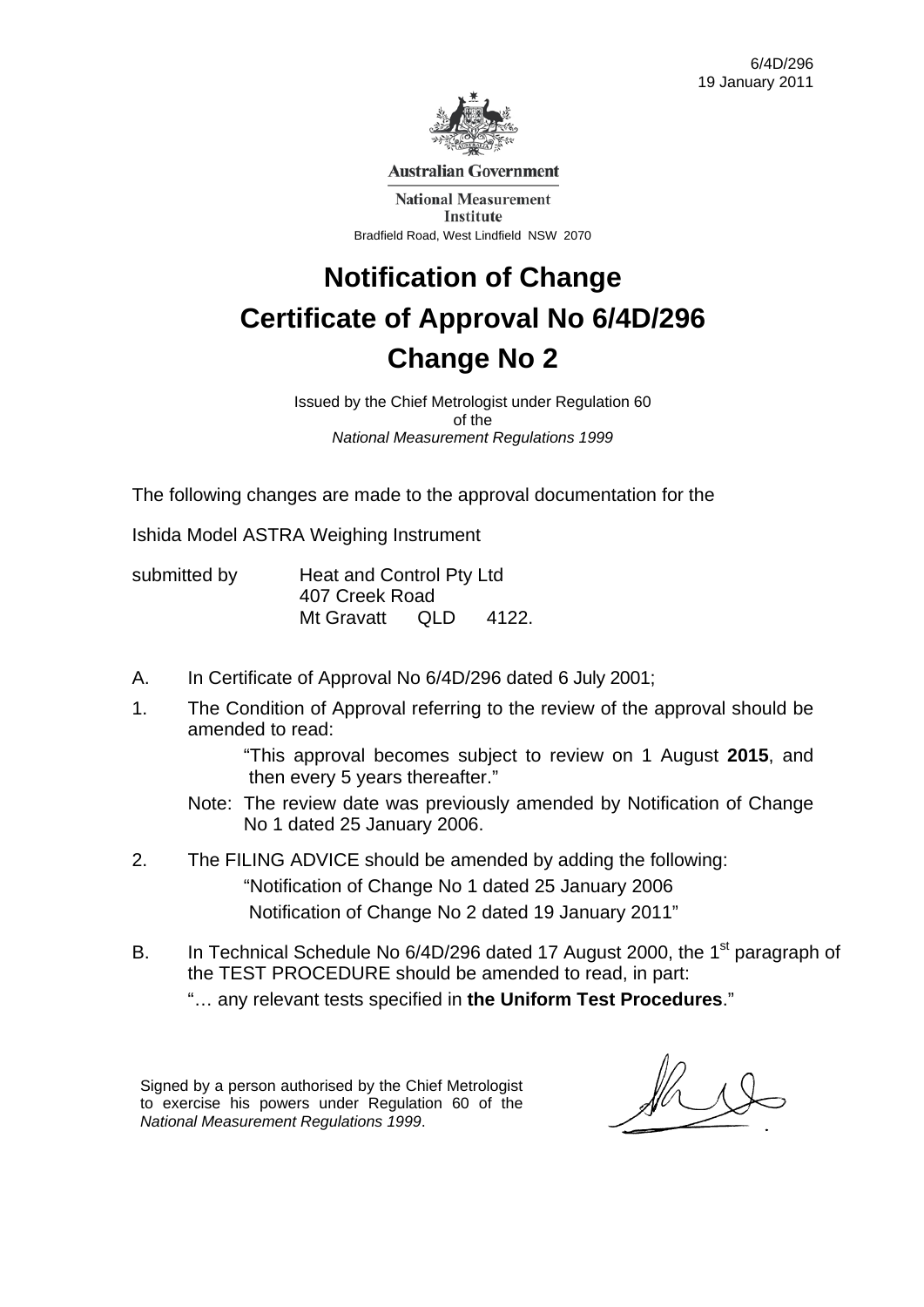6/4D/296 6 July 2001





## **National Standards Commission**

12 Lyonpark Road, North Ryde NSW

## **Certificate of Approval**

## **No 6/4D/296**

Issued under Regulation 60 of the National Measurement Regulations 1999

This is to certify that an approval for use for trade has been granted in respect of the

Ishida Model ASTRA Weighing Instrument

submitted by Heat and Control Pty Ltd 407 Creek Road Mount Gravatt QLD 4122.

**NOTE:** This Certificate relates to the suitability of the pattern of the instrument for use for trade only in respect of its metrological characteristics. This Certificate does not constitute or imply any guarantee of compliance by the manufacturer or any other person with any requirements regarding safety.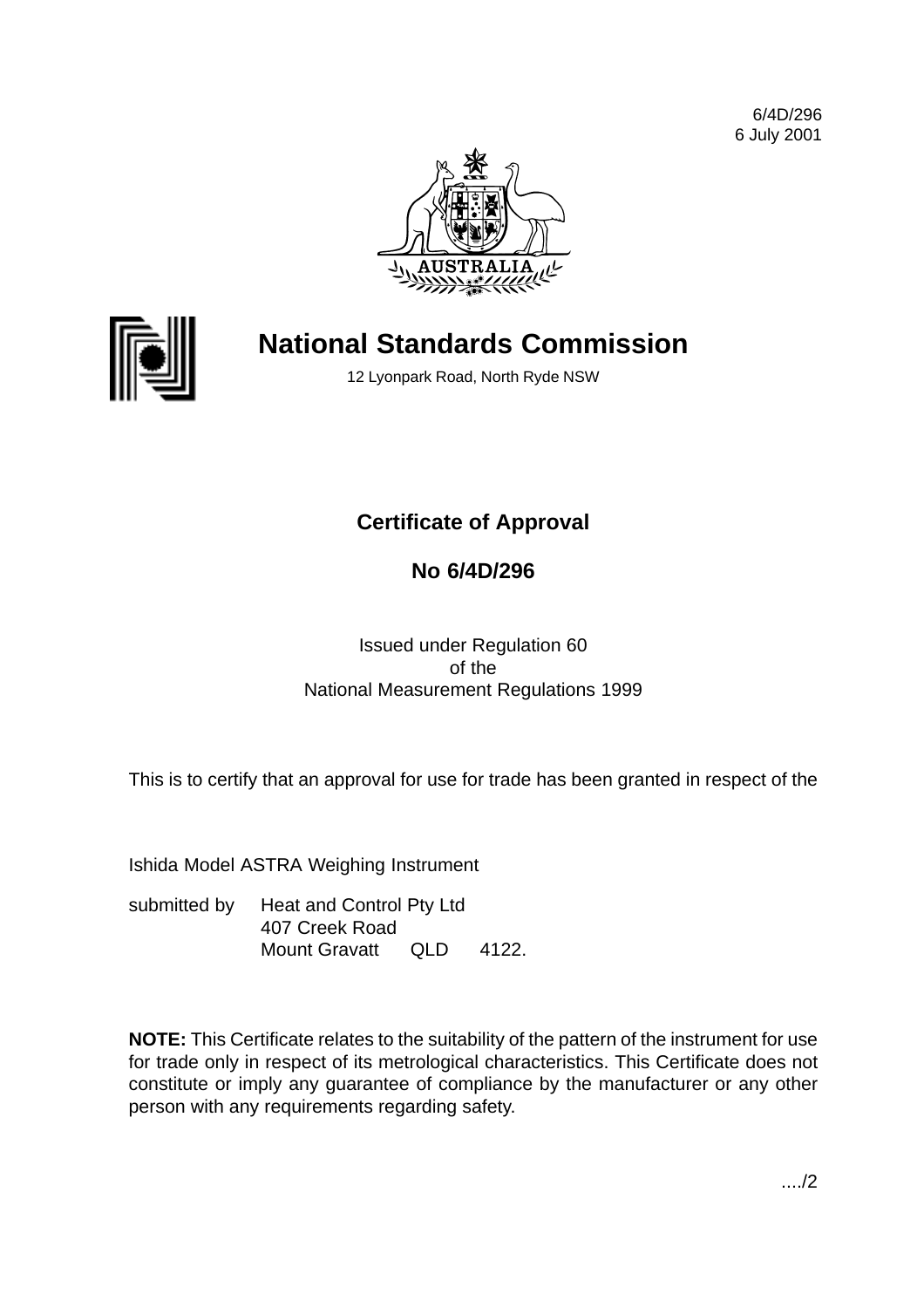6/4D/296 6 July 2001

#### Certificate of Approval No 6/4D/296 Page 2

#### CONDITIONS OF APPROVAL

This approval becomes subject to review on 1 August 2005, and then every 5 years thereafter.

Instruments purporting to comply with this approval shall be marked NSC No 6/4D/296 and only by persons authorised by the submittor.

It is the submittor's responsibility to ensure that all instruments marked with this approval number are constructed as described in the documentation lodged with the Commission and with the relevant Certificate of Approval and Technical Schedule. Failure to comply with this Condition may attract penalties under Section 19B of the National Measurement Act and may result in cancellation or withdrawal of the approval, in accordance with the Commission's Document NSC P 106.

The Commission reserves the right to examine any instrument or component of an instrument purporting to comply with this approval.

Auxiliary devices used with this instrument shall comply with the requirements of General Supplementary Certificate No S1/0/A.

#### DESCRIPTIVE ADVICE

**Pattern:** approved 12 July 2000

• An Ishida model ASTRA self-indicating price-computing weighing instrument of 15 kg maximum capacity.

Technical Schedule No 6/4D/296 describes the pattern.

**Variant:** approved 24 November 2000

1. Of 6 kg maximum capacity.

Technical Schedule No 6/4D/296 Variation No 1 describes variant 1.

**Variant:** approved 8 June 2001

2. With a column-mounted display.

Technical Schedule No 6/4D/296 Variation No 2 describes variant 2.

FILING ADVICE

Certificate of Approval No 6/4D/296 dated 19 February 2001 is superseded by this Certificate, and may be destroyed. The documentation for this approval now comprises:

Certificate of Approval No 6/4D/296 dated 6 July 2001 Technical Schedule No 6/4D/296 dated 17 August 2000 (incl. Test Procedure) Technical Schedule No 6/4D/296 Variation No 1 dated 19 February 2001 Technical Schedule No 6/4D/296 Variation No 2 dated 6 July 2001 Figures 1 and 2 dated 17 August 2000 Figure 3 dated 6 July 2001

In Seanett

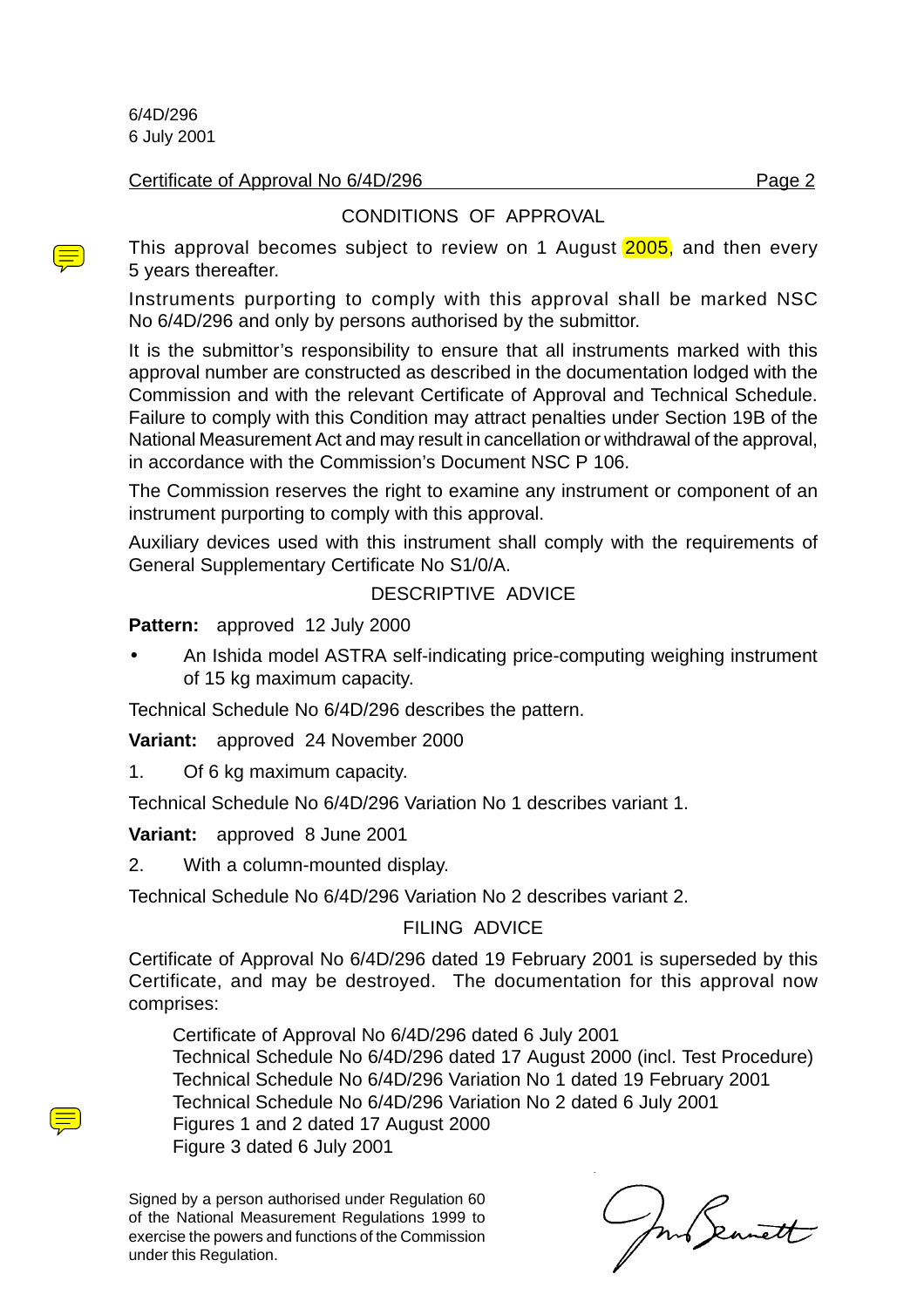#### TECHNICAL SCHEDULE No 6/4D/296

| <b>Pattern:</b>   | Ishida Model ASTRA Weighing Instrument.  |      |       |  |
|-------------------|------------------------------------------|------|-------|--|
| <b>Submittor:</b> | Heat & Control Pty Ltd<br>407 Creek Road |      |       |  |
|                   | <b>Mount Gravatt</b>                     | OLD. | 4122. |  |

#### **1. Description of Pattern**

An Ishida model ASTRA self-indicating price-computing weighing instrument (Figure 1) of 15 kg maximum capacity with a verification scale interval of 0.005 kg.

Instruments have unit price to \$999.99/kg, price to \$9999.99, and a price-look-up (PLU) facility and an integral label printer.

Instruments may be fitted with output sockets for the connection of auxiliary and/or peripheral devices.

Instruments are approved for use over a temperature range of  $-5^{\circ}$ C to  $+40^{\circ}$ C and are so marked.

#### **1.1 Zero**

Zero is automatically corrected to within  $\pm 0.25e$  whenever power is applied and whenever the instrument comes to rest within 0.5e of zero.

The initial zero-setting device of the pattern has a nominal range of not more than 20% of the maximum capacity of the instrument.

The instrument has a semi-automatic zero-setting device with a nominal range of not more than 4% of the maximum capacity of the instrument.

#### **1.2 Tare**

A semi-automatic and/or non-automatic keyboard-entered pre-set subtractive tare device, each of up to 9.995 kg maximum capacity may be fitted.

Pre-set tare values may also be associated with PLU keys.

#### **1.3 Display Check**

A display check is initiated whenever power is applied.

#### **1.4 Levelling**

Instruments are provided with adjustable feet and a level indicator. Adjacent to the level indicator is a notice stating 'instrument must be level when in use', or similar wording.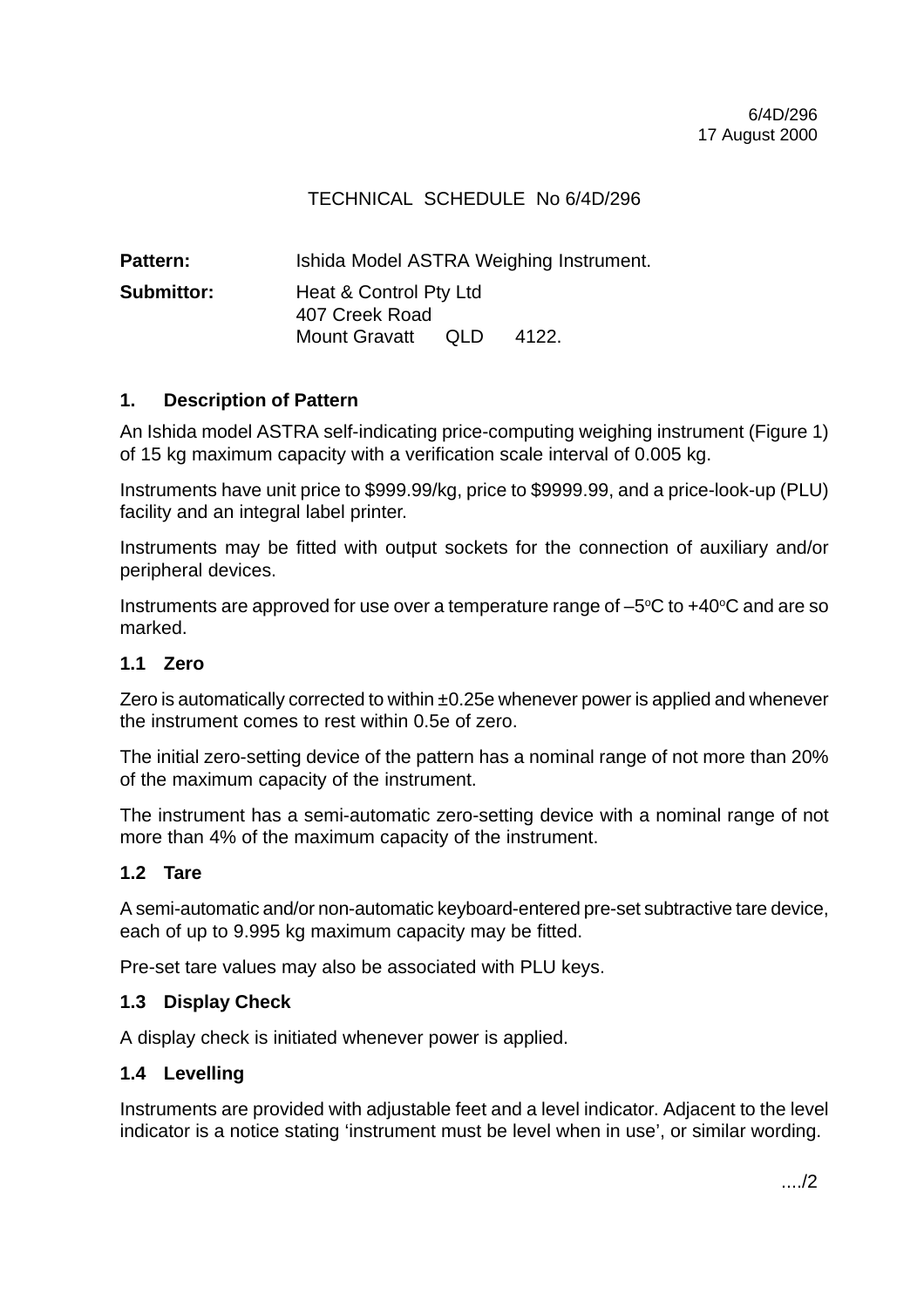6/4D/296 17 August 2000

| Technical Schedule No 6/4D/296 | Page 2 |
|--------------------------------|--------|
|--------------------------------|--------|

#### **1.5 Sealing Provision**

Provision is made for the calibration adjustments to be sealed by means of the sealing screws provided in two positions on the underside of the instrument and in one position on the left hand side of the instrument (Figure 2).

#### **1.6 Verification/Certification Provision**

Provision is made for the application of a verification/certification mark.

#### **1.7 Markings**

Instruments carry the following markings, in the form shown at right:

| Manufacturer's mark, or name written in full | Ishida Co. Ltd, Japan  |
|----------------------------------------------|------------------------|
| Name or mark of manufacturer's agent         | Heat & Control Pty Ltd |
| Indication of accuracy class                 | JĪD                    |
| Maximum capacity                             | Max  kg *              |
| Minimum capacity                             | Min  kg *              |
| Verification scale interval                  | $e =$ kg *             |
| Tare capacity                                | $T = -$ kg             |
| Serial number of the instrument              |                        |
| Pattern approval mark for the instrument     | NSC No 6/4D/296        |
| Special temperature limits                   | $-5$ °C to +40°C       |

\* These markings shall also be shown near the display of the result if they are not already located there.

#### TEST PROCEDURE

Instruments should be tested in accordance with any relevant tests specified in the Inspector's Handbook.

#### **Maximum Permissible Errors at Verification/Certification**

The maximum permissible errors for increasing and decreasing loads on initial verification/certification for loads, m, expressed in verification scale intervals, e, are:

 $\pm 0.5$  e for loads  $0 \le m \le 500$ :  $±1.0$  e for loads  $500 < m < 2000$ ; and  $\pm 1.5$  e for loads 2 000  $< m \le 10$  000.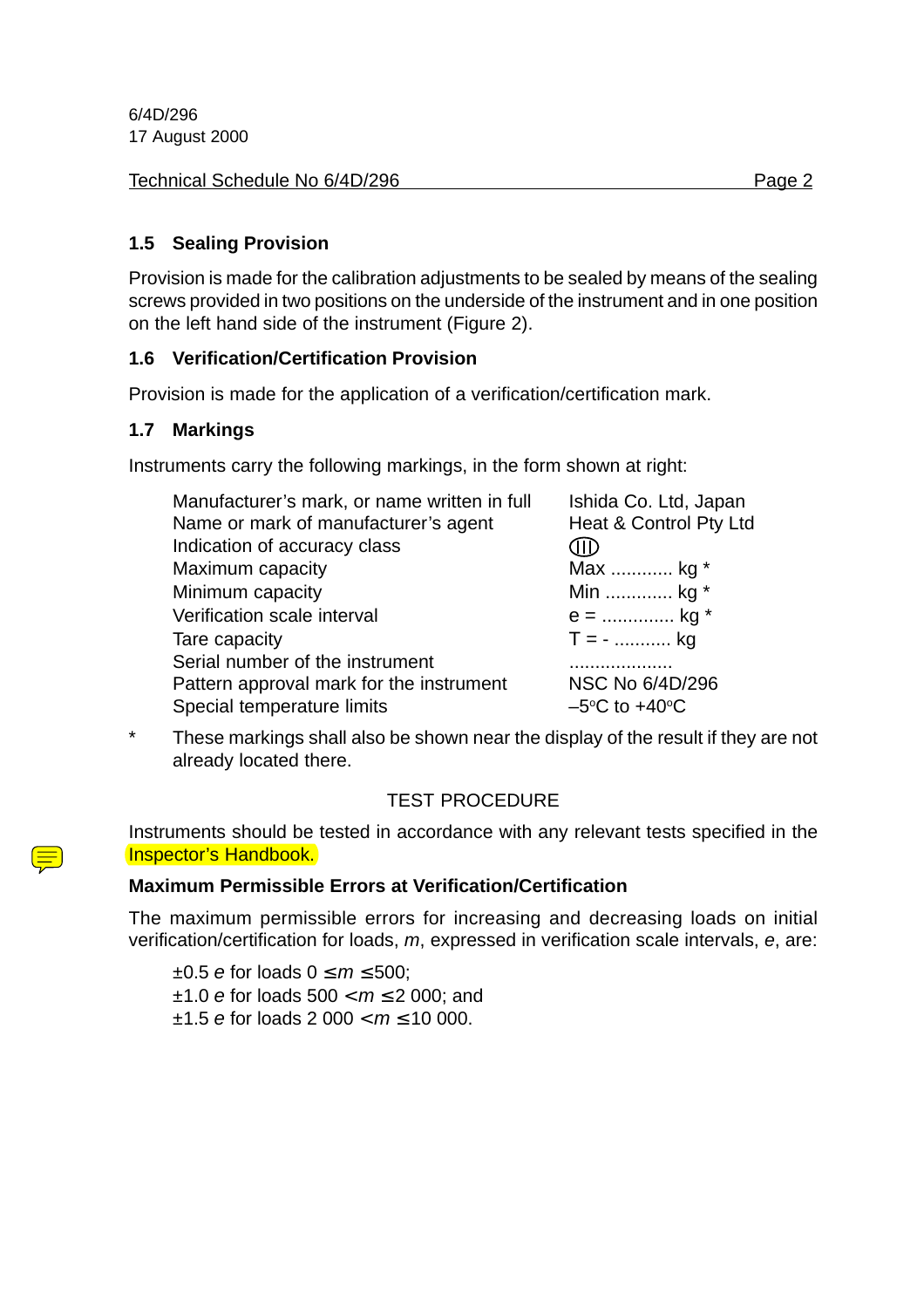#### TECHNICAL SCHEDULE No 6/4D/296

#### VARIATION No 1

Pattern: **Ishida Model ASTRA Weighing Instrument. Submittor:** Heat and Control Pty Ltd 407 Creek Road Mount Gravatt QLD 4122.

#### **1. Description of Variant 1**

An Ishida model ASTRA self-indicating price-computing weighing instrument of 6 kg maximum capacity with a verification scale interval of 0.002 kg.

Instruments are approved for use over a temperature range of  $-5^{\circ}$ C to  $+40^{\circ}$ C and are so marked.

A semi-automatic and/or non-automatic keyboard-entered pre-set subtractive tare device, each of up to 5.998 kg maximum capacity may be fitted.

#### NOTIFICATION OF CHANGE

In Technical Schedule No 6/4D/296 dated 17 August 2000;

- A. Clause **1.7 Markings** should be amended by removing the words "in the form shown at right" from the first sentence.
- B. The Test Procedure should be amended by adding the following:

"Ensure that instruments are only being used within the special temperature limits stated elsewhere in this Technical Schedule."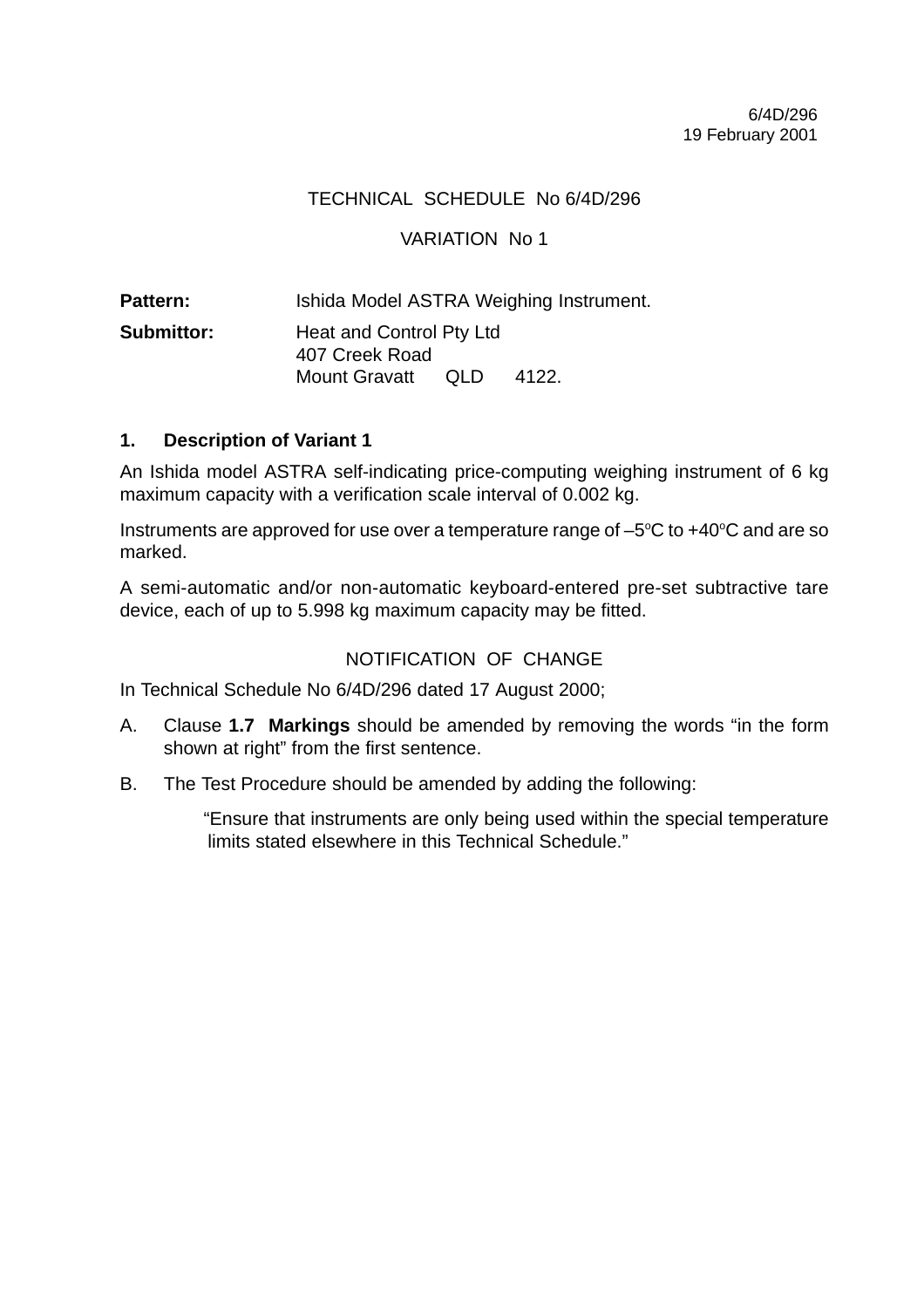#### TECHNICAL SCHEDULE No 6/4D/296

#### VARIATION No 2

Pattern: **Ishida Model ASTRA Weighing Instrument. Submittor:** Heat and Control Pty Ltd 407 Creek Road Mount Gravatt QLD 4122.

#### **1. Description of Variant 2**

The pattern or variant 1 with the customer and the vendor's displays mounted on a column (Figure 3).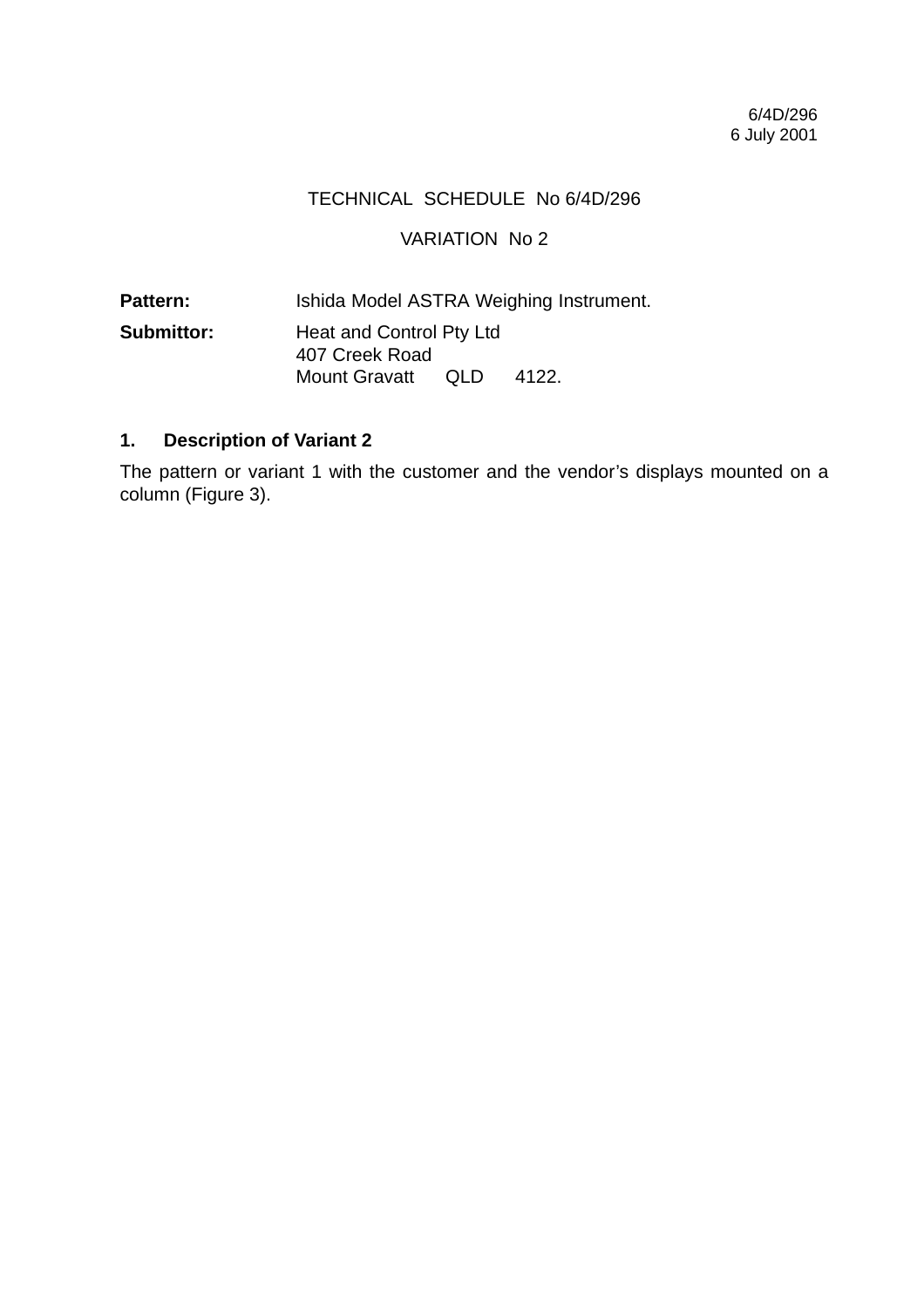6/4D/296 25 January 2006



**Australian Government** 

**National Measurement Institute** 

12 Lyonpark Road, North Ryde NSW 2113

# **Notification of Change Certificate of Approval No 6/4D/296 Change No 1**

Issued by the Chief Metrologist under Regulation 60 of the National Measurement Regulations 1999

The following change is made to the approval documentation for the

Ishida Model ASTRA Weighing Instrument

submitted by Heat and Control Pty Ltd 407 Creek Road Mt Gravatt QLD 4122.

In Certificate of Approval No 6/4D/296 dated 6 July 2001, the Condition of Approval referring to the review of the approval should be amended to read:

"This approval becomes subject to review on 1 August 2010, and then every 5 years thereafter."

Signed by a person authorised by the Chief Metrologist to exercise his powers under Regulation 60 of the National Measurement Regulations 1999.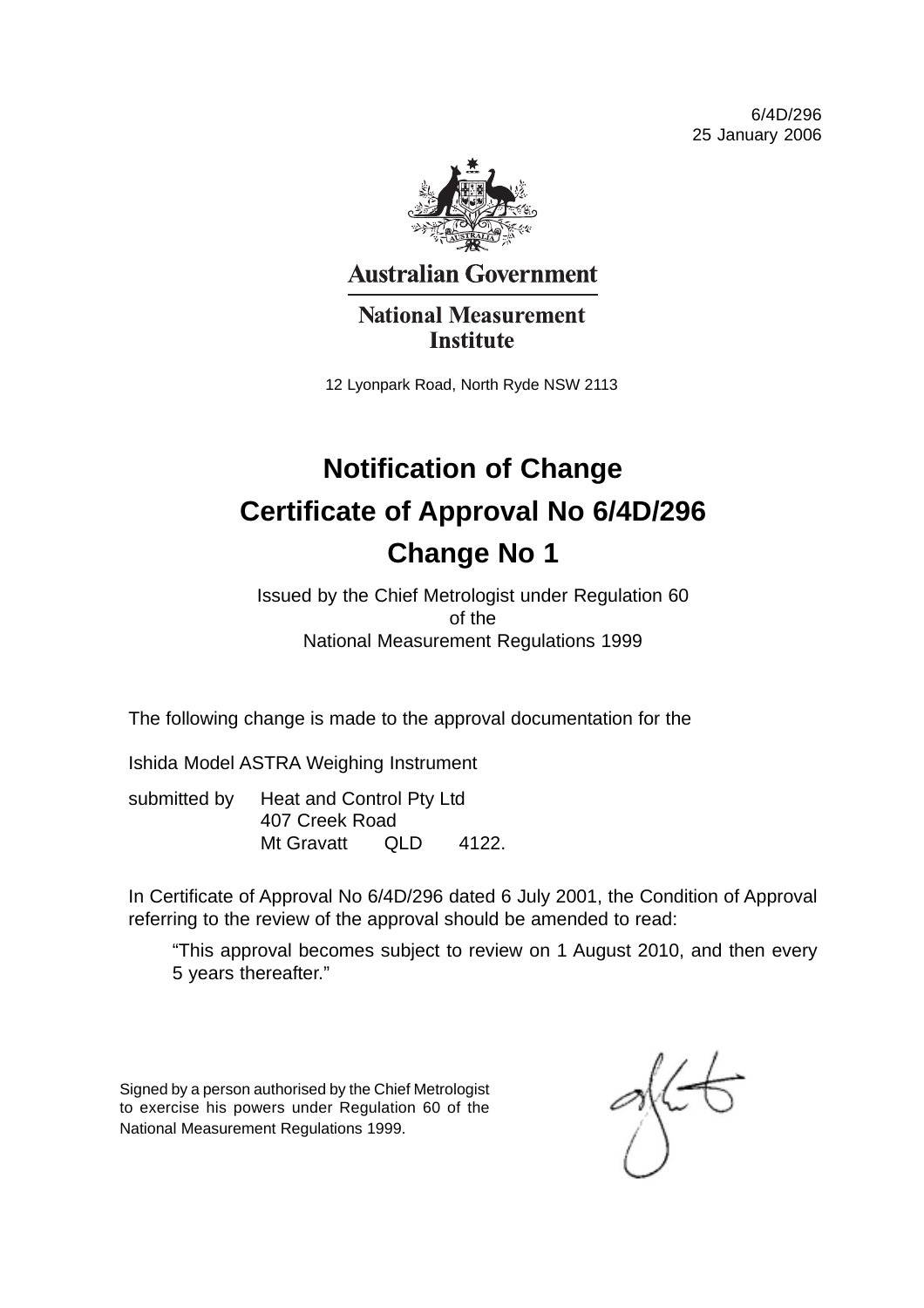6/4D/296 17 August 2000

### FIGURE 6/4D/296 - 1

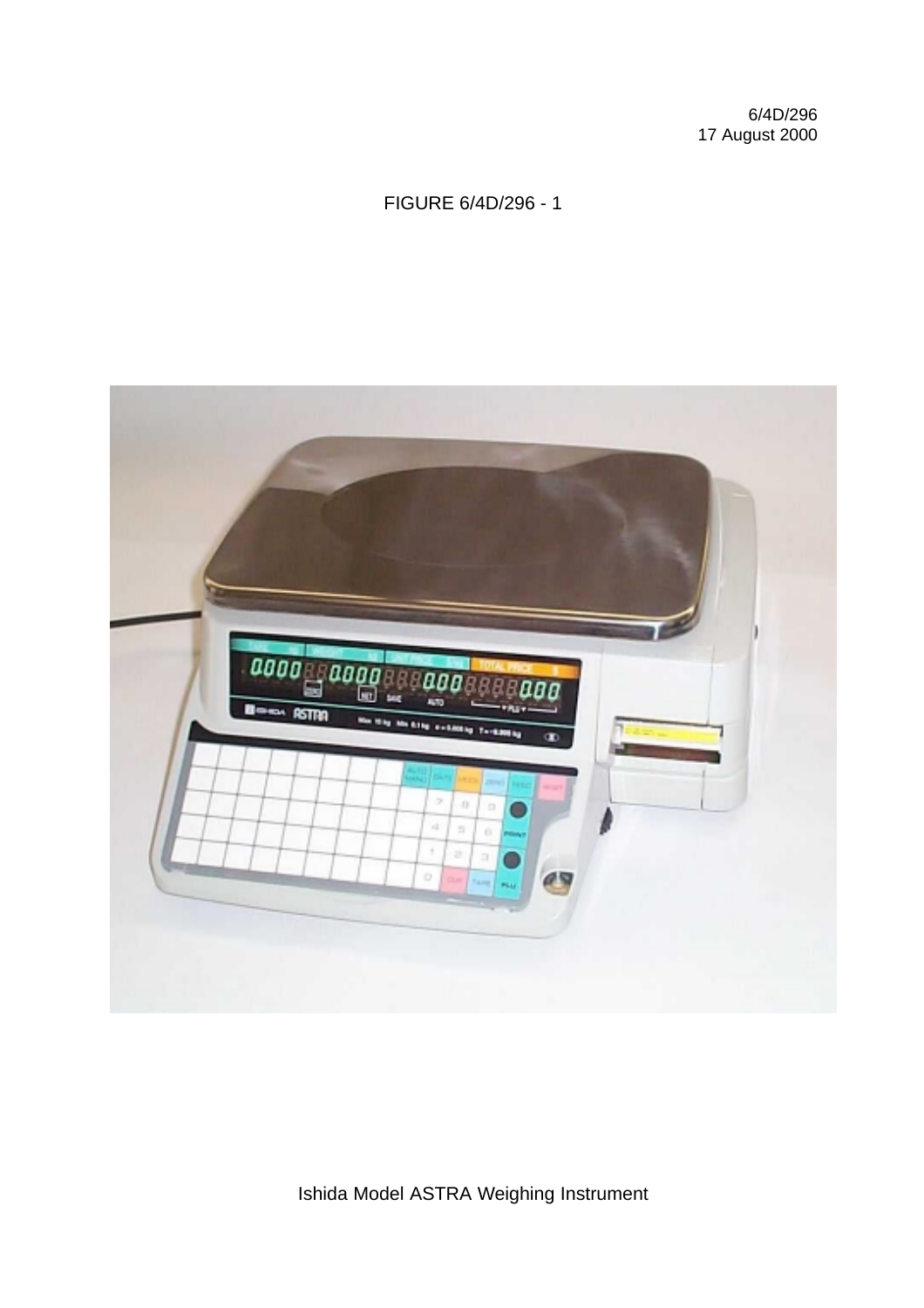FIGURE 6/4D/296 - 2



Showing Sealing